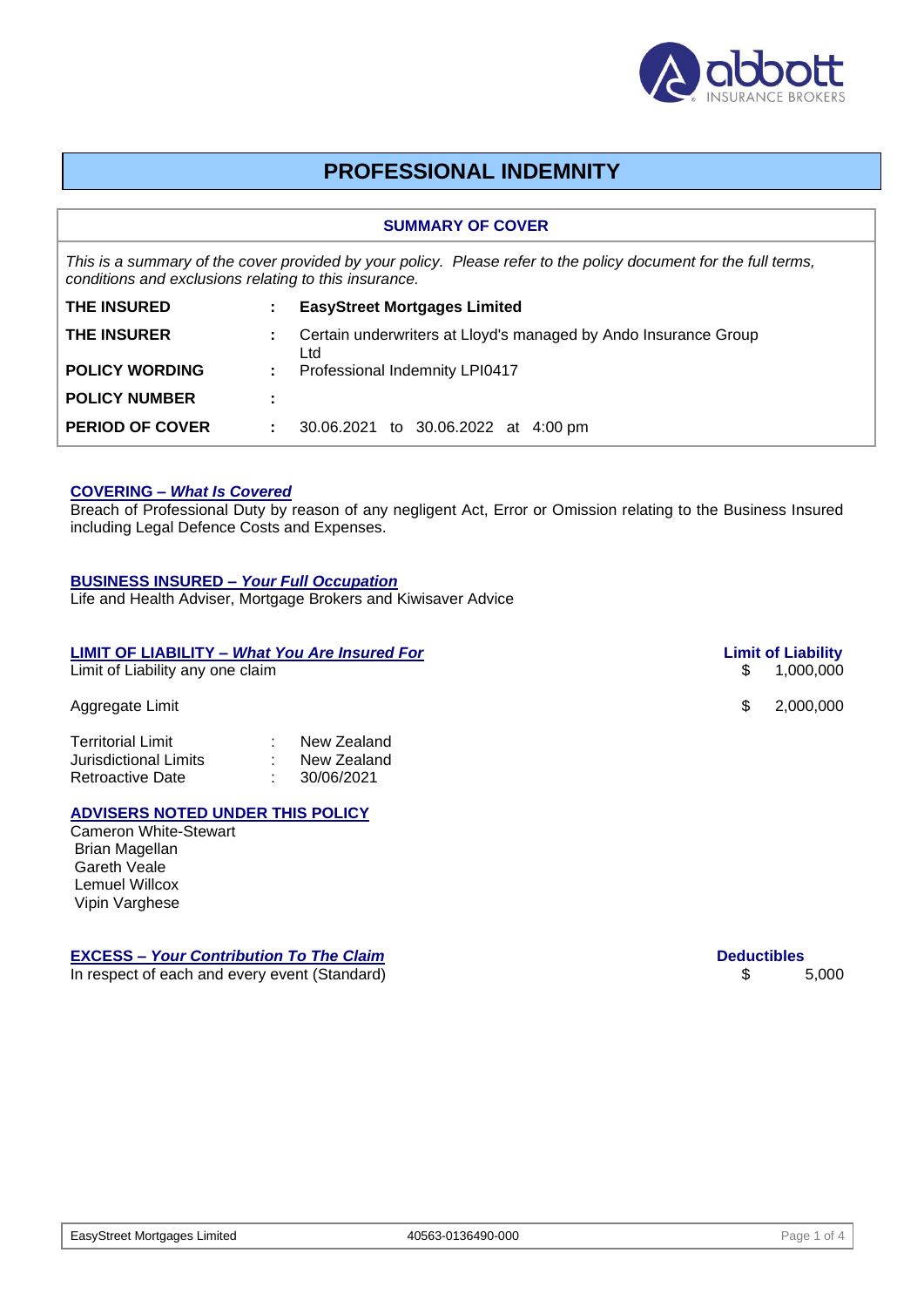

#### **STANDARD POLICY EXTENSIONS –** *Extra Cover Provided* **Sub Limits**

#### **ENDORSEMENTS** *- Alterations To The Standard Cover*

#### **Ando PI - Costs Inclusive Excess**

Policy Condition 5.7(b) is deleted. The **Excess** in policy condition 5.7 (a) does not apply to any **Costs and Expenses** incurred by **Us** to determine indemnity under the **Policy**.

#### **Ando PI - Finance Brokers and Mortgage Brokers Endorsement**

**You** are not insured for **Civil Liability** in connection with:

1. The offering of any contributory mortgage or contributory scheme advice or product, or

2. Any **Claim** where the valuation is obtained by **You** or on **Your** behalf over any property which is proposed as security for any finance being arranged by **You** or on **Your** behalf, or

3. Tax or tax implication advice, or

4. Any reverse equity product (which shall include but is not limited to any reverse mortgage, home equity loan, equity release product or home reversion product or scheme) unless the client has signed a release that they have obtained their own independent legal and accounting advice on the transaction, or

5. Any change to the conditions or interest rate of any loan agreement (including mortgage) unless the change is caused by **Your** error.

**This endorsement is otherwise subject to the terms of the policy.**

#### **Ando PI - Insurance Brokers Endorsement**

**Insurance & Finance Endorsement**

It is hereby understood and agreed that **Exclusion 4.9**

**Insurance & Finance** is deleted.

### **Insolvency of the Insured or Financial Institution Exclusion**

It is hereby understood and agreed that **We** shall not be liable under this policy to provide indemnity in respect of any **Claim** against **You** directly or indirectly arising out of, in consequence of, or contributed to by **Your**  insolvency or any financial institution, including but not limited to insurance companies, underwriting agencies or syndicates, banks or any other financial institutions, including their inability to pay policy-holders or unit trustholders.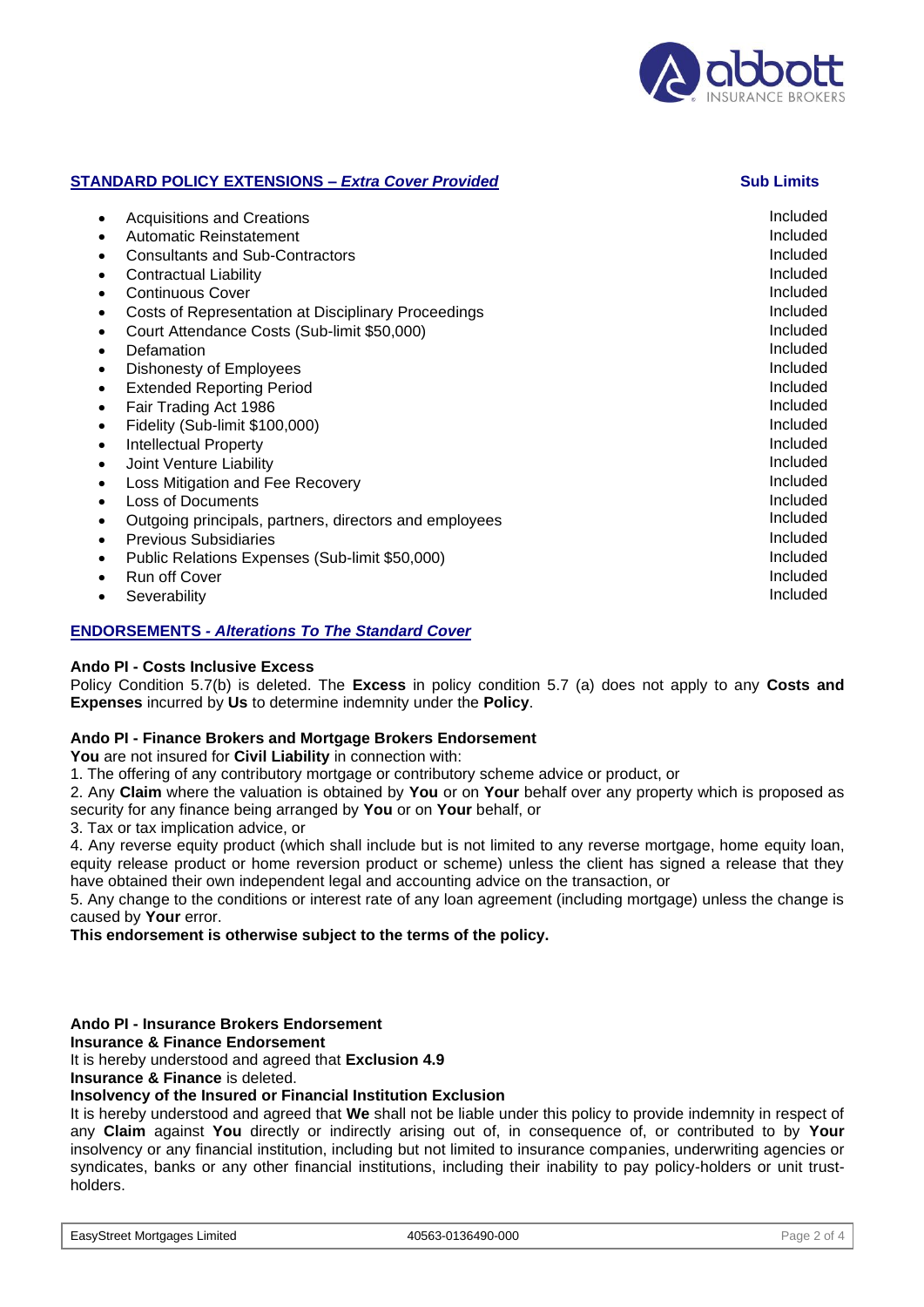

PROVIDED ALWAYS THAT this exclusion shall not apply to any **Claim** for breach of professional duty in the conduct of the **Professional Business** carried on by or on behalf of **You** by reason of any negligent act, error or omission committed or alleged to have been committed on **Your** part.

#### **Provision of Legal Services Exclusion**

It is hereby understood and agreed that **We** shall not be liable under this policy to provide indemnity in respect of any **Claim** against the **You** directly or indirectly arising out of, in consequence of, or contributed to by the provision of legal advice that would normally be provided by a qualified lawyer.

#### **Conflict of Interest Exclusion**

It is hereby understood and agreed that **We** shall not be liable under this policy to provide indemnity in respect of any **Claim** against **You** directly or indirectly arising out of, in consequence of, or contributed to by any actual or alleged conflict of interest, including but not limited to:

(a) the inducement, recommendation or endorsement of investment or insurance in **You** or **Your** parent entity, subsidiary or affiliate; or

(b) the gaining of any profit or advantage to which **You** were not legally entitled to.

### **Professional Fees Exclusion**

It is hereby understood and agreed that **We** shall not be liable under this policy to provide indemnity in respect of any **Claim** against **You**:

(a) directly or indirectly arising out of, in consequence of, or contributed to by:

(i) a trading debt incurred by **You** or any guarantee given by **You** for a debt; or

(ii) actions relating to excessive fees, commissions, costs or other charges, including the nondisclosure of these.

(b) for any refund for fee(s), commissions, costs or other charges charged to a third party and related costs and expenses.

#### **Commingling of Funds Exclusion**

It is hereby understood and agreed that **We** shall not be liable under this policy to provide indemnity in respect of any **Claim** against **You** directly or indirectly arising out of, in consequence of, or contributed to by any actual or alleged commingling of funds by **You** or any inability or failure by **You** to pay, collect, safeguard or account for client funds.

#### **Ando PI - Cyber Exclusion**

Notwithstanding any provision to the contrary within this Insurance or any endorsement thereto it is agreed that this Insurance excludes liability for Loss, directly or indirectly caused by, resulting from or in connection with the Insured's use of or reliance upon or sale or supply of, any error or omission relating to the use of or any hoax or thread relating to the use of any computer hardware or related Information Technology or communication system, any computer software, Internet, Intranet, Website or similar facility, system or network and/or any electronic data or related information.

#### PROVIDED THAT

this endorsement shall not exclude claims for personal injuries caused by an accident involving physical contact with computer hardware. "Loss" in this endorsement shall include (but shall not be limited to) injury, loss, damage, cost or expense of whatsoever nature including consequential and pure financial loss, and loss of, damage to, deterioration or corruption (whether permanent or temporary) or loss of use of any computer hardware or related Information Technology or communication system, any computer software, Internet, Intranet, Website or similar facility, system or network and/or any electronic data and related information. If the Underwriters maintain that by reason of this endorsement any Loss is not covered by this Insurance, the burden of proving the contrary shall be upon the Insured. If any part of this endorsement is found to be invalid or unenforceable, the remainder shall remain in full force and effect.

#### **Ando PI - Communicable Disease Exclusion**

1. Despite any provision to the contrary within this **Policy**, this **Policy** does not insure any loss, damage, liability, claim, cost, expense or other sum caused by a Communicable Disease or the fear or threat (whether actual or perceived) of a Communicable Disease.

2. For the purposes of this exclusion, loss, damage, liability, claim, cost, expense or other sum, includes, including but not limited to clauses 2 and 3; any cost to clean-up, detoxify, remove, monitor or test:

2.1 for a Communicable Disease, or

2.2 any property that is affected by such Communicable Disease.